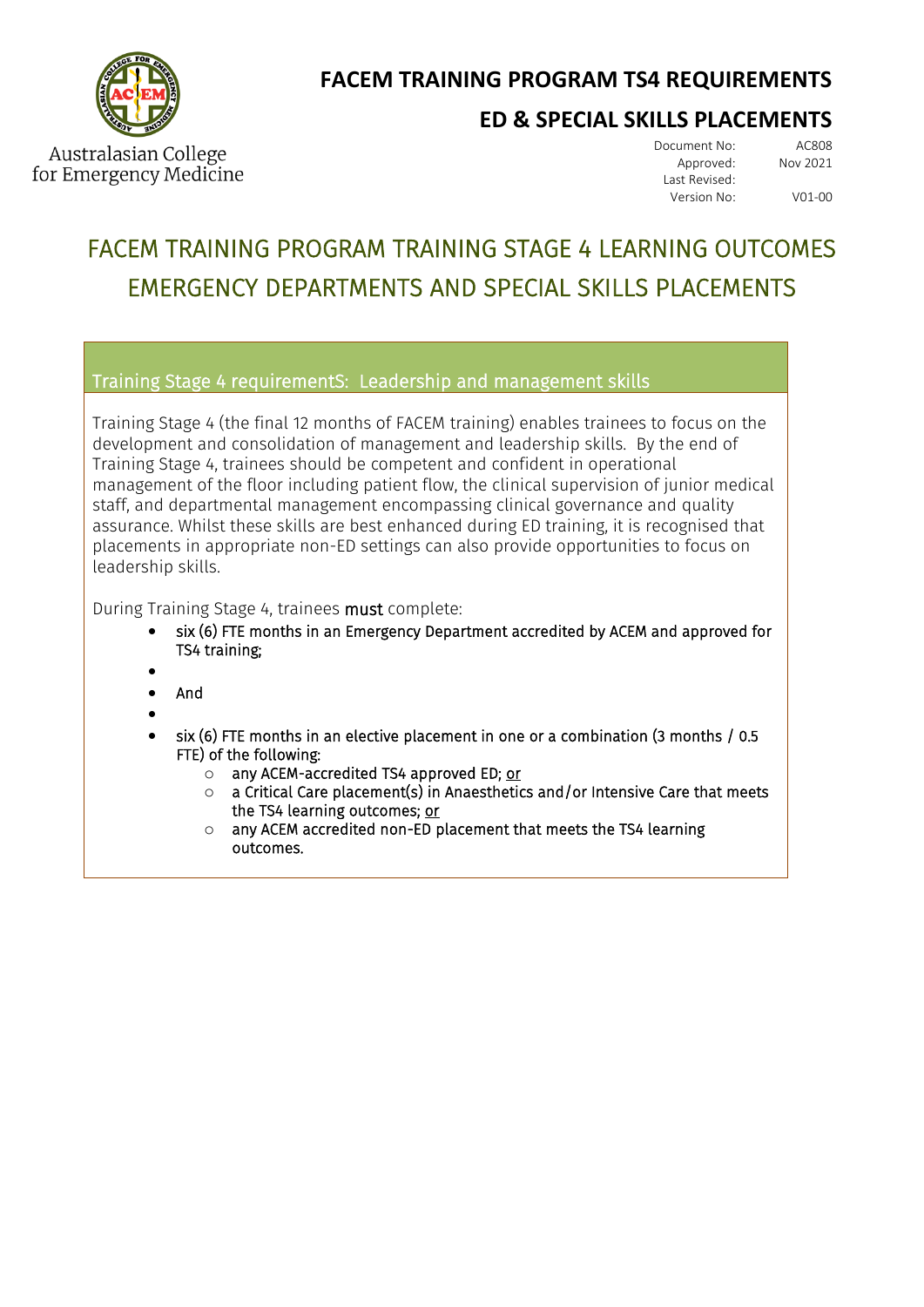### 1. TS4 Core and Elective ED

### 1.1. Learning outcomes relevant to Emergency Departments accredited for TS4

#### TS4 ED – Eligibility: Casemix

FACEM Curriculum Graduate Outcomes:

Medical Expertise:

- Deliver safe and effective care to all presentations and through all stages of the patient's journey in the emergency department.
- Utilise strategies to prioritise tasks and optimise decision making to deliver the highest quality patient care, often with limited available information.

Prioritisation and Decision Making:

• Establish optimal rapport, and communicate effectively in complex circumstances, with speed and accuracy, with patients of all ages and cultures, their families/whanau and caregivers, and colleagues of all disciplines.

TS4 Learning Outcomes:

#### Complexity and acuity

- Prepare a critically unwell patient for transfer, arrange the transfer and, when required, undertake emergency escort of unstable patients for definitive management. (ME)
- Lead resuscitation in any scenario. (T&C)
- Adapt skills to any patient presentation of any complexity (ME)
- Adapt communication skills to any patient presentation and apply principles of appropriate and professional communication in difficult interactions with the healthcare team. (Comm)
- Obtain informed consent from patients for complex and high-risk interventions. (PROF)
- Prioritise the assessment and management of a patient with a critically acute presentation. (P&DM)
- Simultaneously assess and manage multiple patients of any age with complex presentations. (P&DM)
- Contribute to the creation of tailored management plans with a focus on complex patients with recurrent presentations, applying additional management strategies when patients are identified with extra vulnerability risk factors. (HA)
- Take responsibility for ceasing resuscitation appropriately in a complex presentation. (HA)
- Lead the discussion with patients and their family/whānau and/or carers regarding the medical decisions and goals for end of life care. (HA)

#### Cultural Safety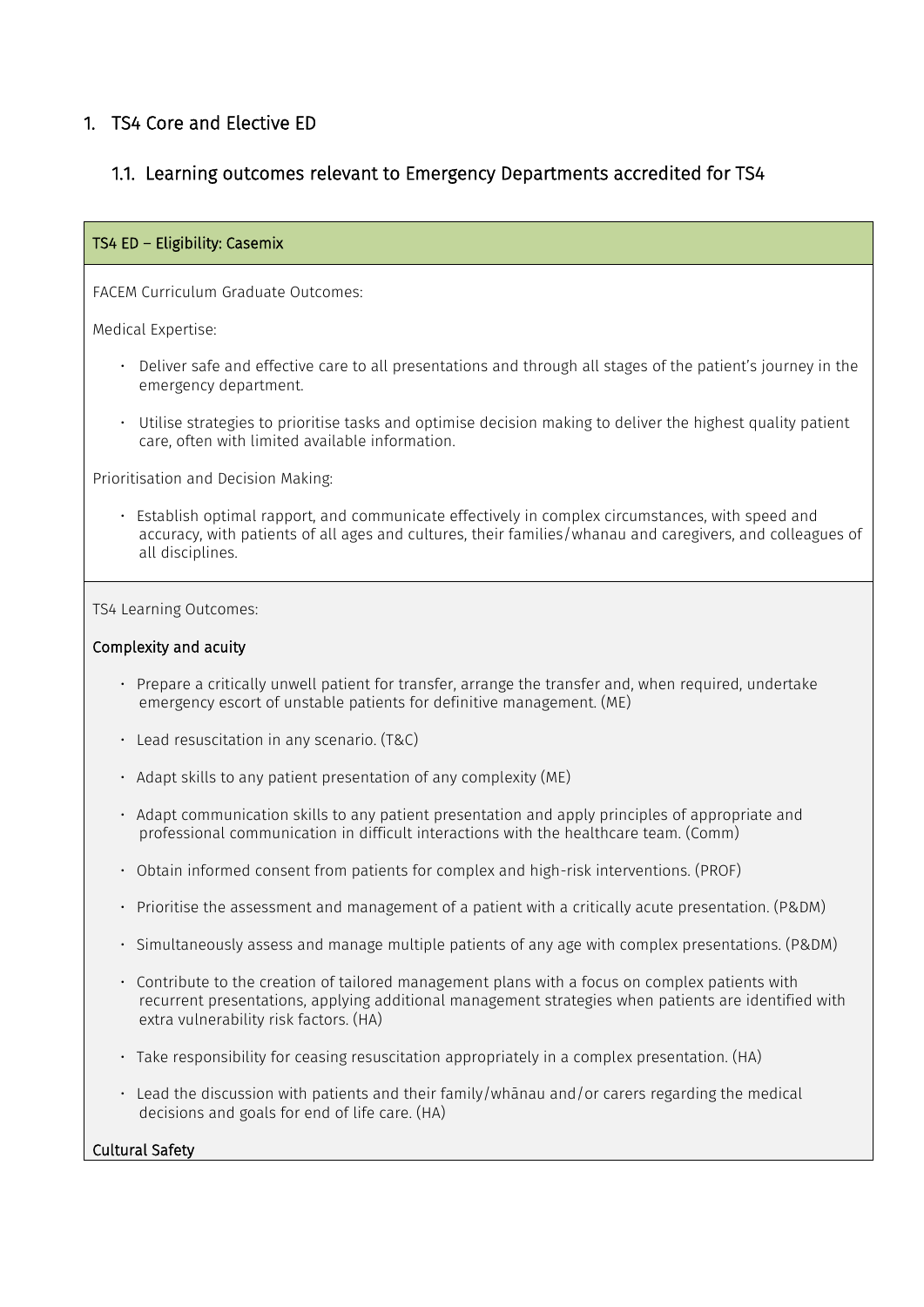- Demonstrate understanding of and integrate considerations of cultural safety for all ethnicities and cultural backgrounds and include Aboriginal and Torres Strait Islander and Maori health workers and family/communities/whanau in patient care where possible and appropriate. (T&C)
- Communicate with patients of all ethnicities and cultural backgrounds including Aboriginal and Torres Strait Islander and Maori patients and their families/communities/whanau in a culturally safe and appropriate manner. (Comm)
- Challenge individual and systemic forms of discrimination within the ED and health care service. (HA)
- Support sustained relationship with external organisations to improve the delivery of health care to patients of all ethnic and cultural backgrounds including Aboriginal and Torres Strait Islander Peoples, Maori, refugee, asylum seeker and otherwise vulnerable patients. (HA)

#### TS4 ED - 1 Leadership and Management

FACEM Curriculum Graduate Outcomes:

Leadership and Management

• Provide clinical supervision, management and leadership and actively foster a culture of patient safety.

Teamwork and Collaboration

• Effectively manage and participate in an interprofessional team, particularly at times of high stress and medical emergency.

Health Advocacy

• Protect and advance the health and well-being of any individual patients, communities and populations.

Professionalism

• Practice ethically and adhere to medicolegal requirements, adopt and role model sound wellbeing practices, and actively commit to and promote the maintenance of professional standards.

#### TS4 Learning Outcomes:

#### Leadership and Management

- Apply modified risk stratification and prioritisation processes during patient surges and disasters. (P&DM)
- Lead a team debrief after a complex resuscitation. (T&C)
- Recognise the need for additional resources to aid in debriefing, particularly in highly emotional resuscitation scenarios. (T&C)
- Effectively lead the staff of an ED during a shift, including managing staffing allocations to improve patient flow, particularly during times of patient surges. (L&M)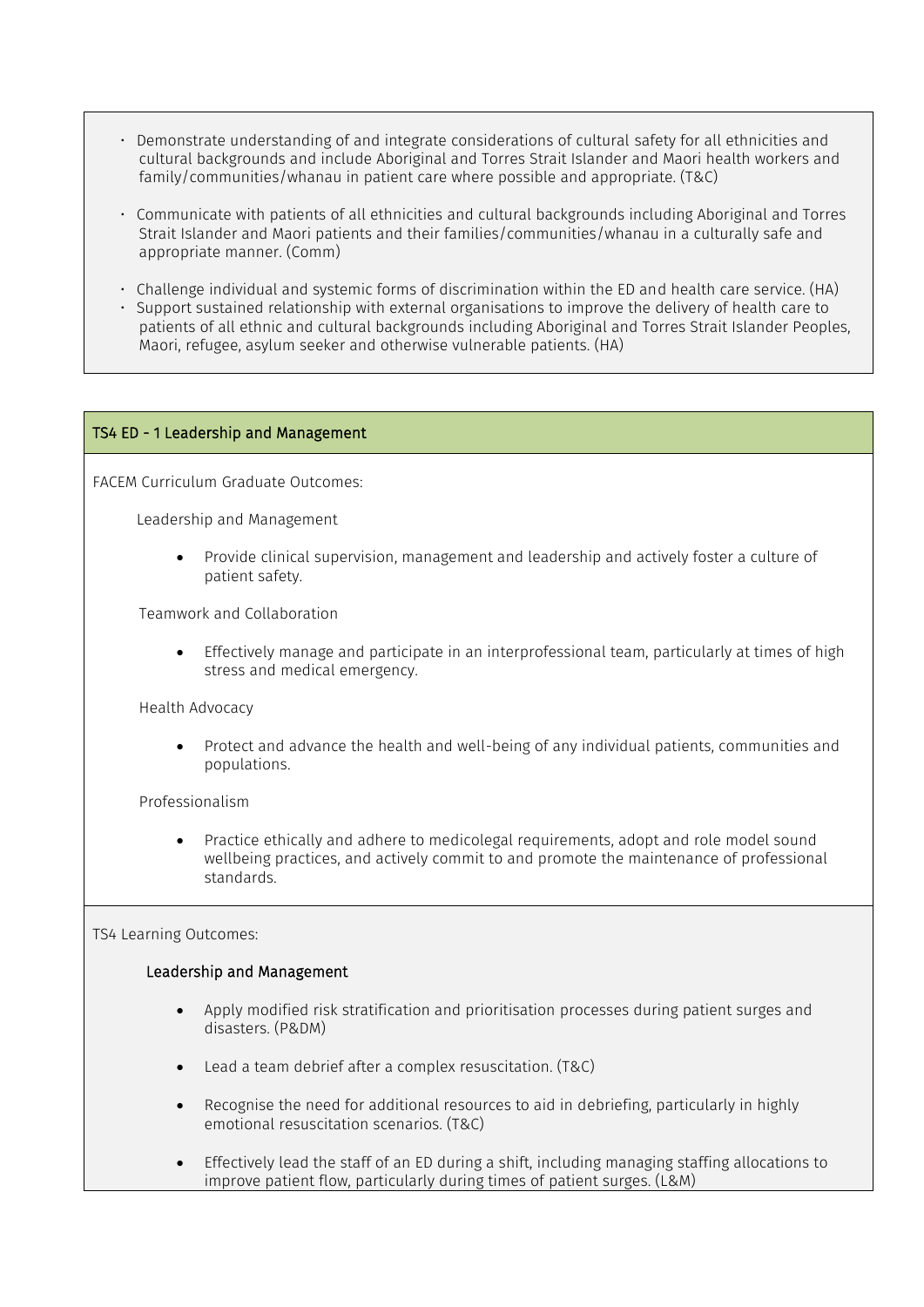- Demonstrate continued situational awareness with increased task loading. (P&DM)
- Encourage doctors to care for self and others. (PROF)
- Promote a zero tolerance for bullying and harassment (PROF)
- Communicate with team members to clarify and move forward from complex ethical dilemmas arising from conflicting professionalism and clinical judgements. (PROF)
- Create responses to media enquiries with the aid of standard hospital communication processes. (L&M)
- Clearly communicate with external agencies involved in public health responses, including police, local health department and other relevant agencies. (L&M)
- Advocate for the provision of appropriate resources for vulnerable patients within the ED, hospital and community. (L&M)
- Advocate for and support the provision of appropriate resources for Indigenous patients in the ED, hospital and community. (L&M)
- Support sustained relationship with external organisations to improve the delivery of health care to Indigenous patients. (L&M)
- Make recommendations based on results obtained for key performance indicators. (L&M)
- Outline the cost of health care to both the consumer and the hospital. (L&M)
- Add elements of a business case when drafting a proposal for change. (L&M)
- Advocate systematically for improved access to health care and the elimination of inequities for patients. (L&M)
- Respond actively to common public health initiatives that impact on emergency medicine, including pandemics and novel infectious diseases. (L&M)

#### **Complaints**

- Handle patient complaints effectively, in a timely manner, with empathy and compassion. (L&M)
- Apply principles of complaint management to responses to complaints in a timely manner, including the compilation of case reports in response to an investigation into patient care. (L&M)

#### TS4 ED – 2 Teaching

FACEM Curriculum Graduate Outcomes:

Scholarship and Teaching

• Make sound judgements regarding the creation, translation, application and dissemination of medical knowledge.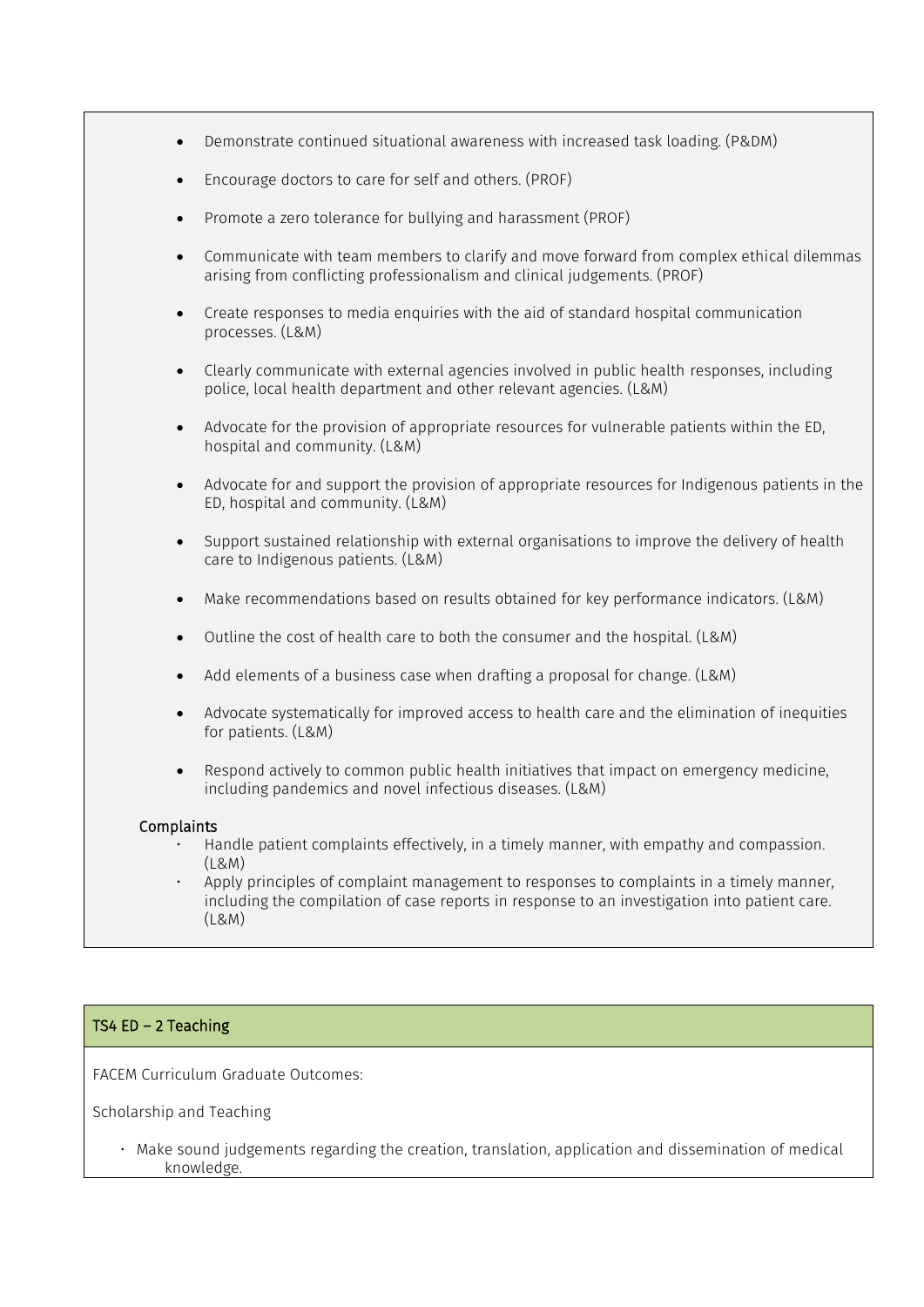• Commit to independent advancement and maintenance of own professional skills and knowledge, as well as contributing to the teaching of others.

#### TS4 Learning Outcomes:

#### Supervision and Teaching

- Confirm and enhance admission plans created by more junior clinicians working within the Emergency Department. (ME)
- Provide skills, advice and resources to junior clinicians and other members of the ED team in order to overcome communication barriers and minimise risk to patient care. (Comm)
- Review the decisions of others to seek and address situations where either no decision or an incorrect decision has been made. (P&DM)
- Support junior clinicians in routine team leader roles. (T&C)
- Proactively assist junior clinicians in the assessment and management of their patients. (L&M)
- Facilitate the resolution of conflict involving junior staff members in the workplace. (L&M)
- Apply understanding of different types of clinical supervision to the oversight of the work of junior clinicians. (L&M)
- Role model appropriate leadership behaviours to junior clinicians including ongoing selfreflection, active advocacy against all forms of discrimination and racism, provision of culturally safe care. (L&M)
- Deliver constructive feedback to junior clinicians and peers. (S&T)
- Identify and implement strategies to assist junior team members in dealing with challenging workplace situations. (PROF)
- Monitor professional competence and currency of junior clinicians. (PROF)
- Promote values of work-life balance to mentees and junior clinicians. (PROF)
- Proactively utilise identified teaching opportunities in the ED. (S&T)
- Lead a case presentation and follow-up discussion with fellow clinicians. (S&T)
- Effectively teach procedural skills and the use of equipment. (S&T)
- Integrate simulation aids when delivering teaching as appropriate. (S&T)
- Teach culturally safe care. (S&T)

#### Complaints

- Handle patient complaints effectively, in a timely manner, with empathy and compassion. (L&M)
- Apply principles of complaint management to responses to complaints in a timely manner, including the compilation of case reports in response to an investigation into patient care. (L&M)

#### TS4 ED – 3 Quality Management

FACEM Curriculum Graduate Outcomes:

Leadership and Management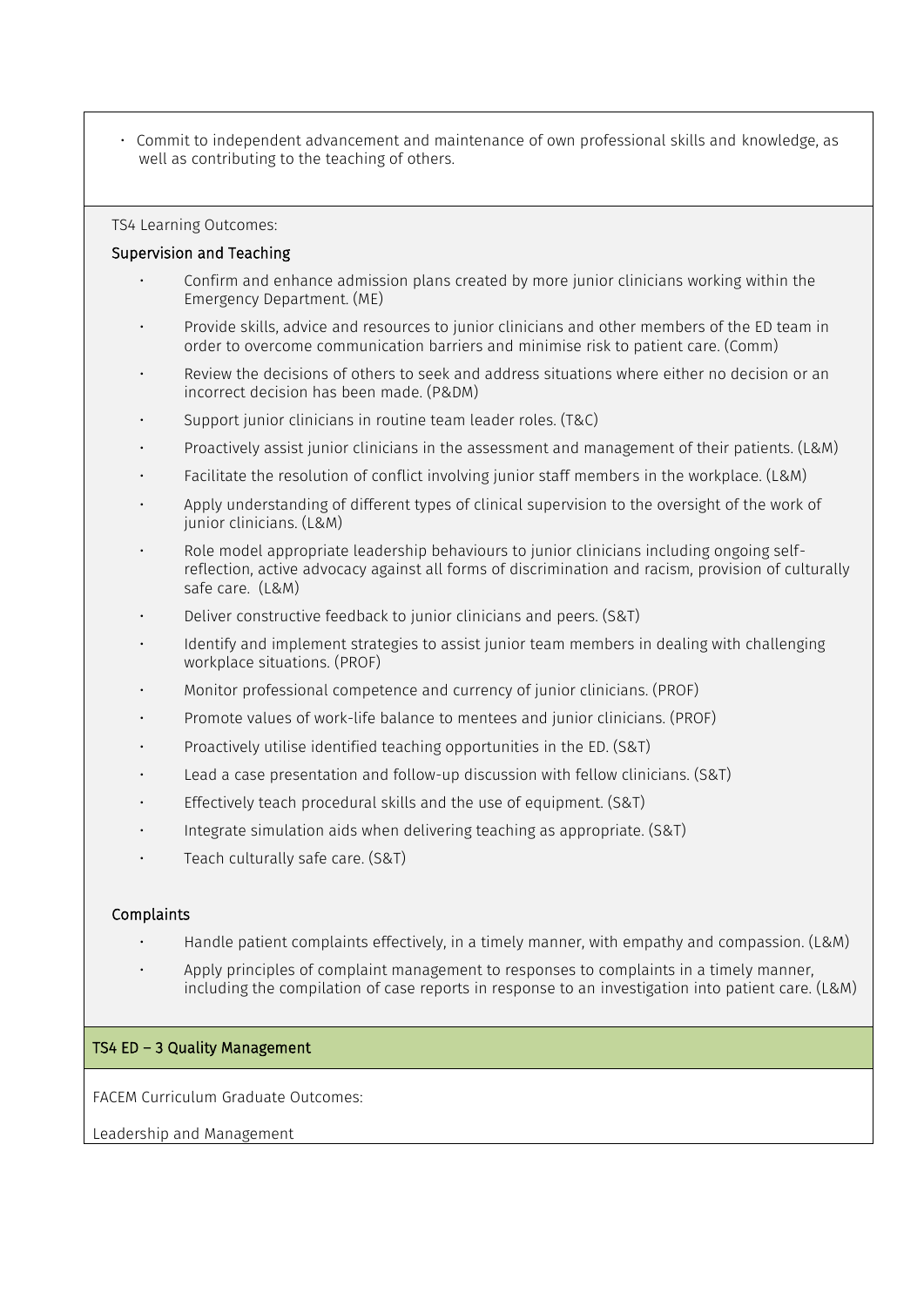• Participate in quality improvement activities to create a departmental administrative framework to support safe clinical practice.

TS4 Learning Outcomes:

#### Quality Improvement and Quality Assurance

- Apply risk stratification and patient safety principles to the daily clinical operations in an ED. (L&M)
- Design clinical audits to measure the impact of ethnicity, gender and age on equity of access to care and health outcomes. (L&M)
- Make recommendations based on an audit analysis. (L&M)
- Manage the process of a departmental morbidity and mortality meeting and its application in the quality cycle. (L&M)
- Contribute to the implementation of system changes to improve patient care as a result of an investigation into sentinel patient care event. (L&M)
- Lead a team to collect data for quality assurance, clinical audit and other risk management activities. (L&M) Collate, analyse, and present audit data to peers. (L&M)
- Represent the ED in a hospital-wide quality improvement activity. (L&M)
- Ensure lessons learnt from management of complaints are discussed at team meetings, followed by written reports highlighting concerns and advice to all staff to avoid recurrence of similar incidents. (L&M).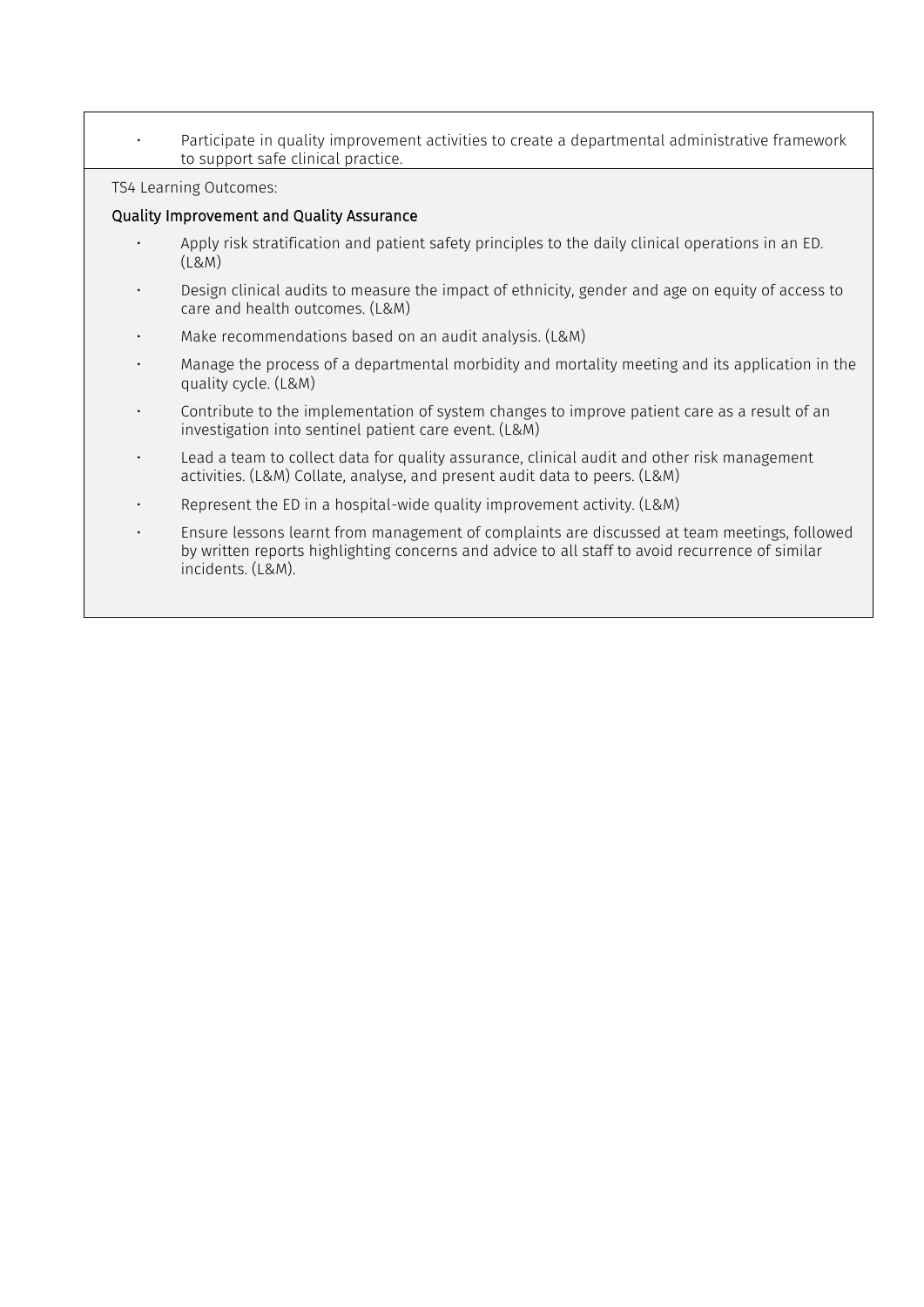### 1.2. Accreditation requirements relevant to emergency department accredited for TS4

The purpose of these requirements is to provide opportunities for trainees to address the detailed learning outcomes as listed above.

#### Eligibility requirement: TS4 EDs must be accredited for FACEM training

There are three requirements for TS4 ED accreditation beyond what is required for other stages (details are provided in the table below):

- 1. Leadership and Management: Trainees lead and manage a clinical team/area (manage patients, flow and junior doctors) during a shift.
- 2. Teaching: Trainees supervise and teach junior clinicians<sup>1</sup> on the floor (a minimum of two (2) (e.g. intern and resident); and deliver formal education sessions.
- 3. Quality: Trainees participate in and lead QI and QA activities.

| Domain TS4-ED 1:     | Opportunities for Leadership and Management     |
|----------------------|-------------------------------------------------|
| Standard TS4-ED 1.1: | Clinical Supervision, Management and Leadership |

Criteria TS4-ED 1.1.1: The training site rostering provides opportunities for clinical leadership

#### Requirement TS4-ED 1.1.1.1:

Trainees lead and manage a clinical team/area (manage patients, flow and junior doctors in a specific area such as acute/SSU/fast track) during a shift.

Suggested strategies:

• A minimum number of 16 shifts per 6 FTE months of the TS4 trainee's rostered shifts must be incharge of an area (supervised or supported by a FACEM) on day/evening shifts (excluding night shifts)- this can include shift reports. Trainees should be rostered across all areas of the ED with particular focus on those areas affording the best leadership opportunities; participate in on-call roster (Trainee participation in the on-call roster (Accreditation Requirement 2.1.1.2) may be a valuable experience in TS4 but such participation should be optional and only undertaken by mutual agreement between a trainee and the site. A trainee electing to participate in the on-call roster should be do so only as the first on-call supported by a Fellow as the second on-call, and/or in New Zealand, by a Medical Officer of Specialist Scale (MOSS) with vocational registration with the Medical Council of New Zealand. (Sites must provide a documented escalation strategy to show that trainees are appropriately prepared and supported).

Examples of evidence:

• Rosters, daily allocation sheet.

| Domain TS4-ED 2:      | <b>Opportunities for Teaching</b>                                                                                                                                                                        |
|-----------------------|----------------------------------------------------------------------------------------------------------------------------------------------------------------------------------------------------------|
| Standard TS4-ED 2.1   | <b>Scholarship and Teaching</b>                                                                                                                                                                          |
| Criteria TS4-ED 2.1.1 | The training site provides opportunities for TS4 trainees to teach junior clinicians<br>(includes JMOs, interns, junior registrars, EMC/D/AD trainees, TS1-2 trainees but<br>excludes medical students). |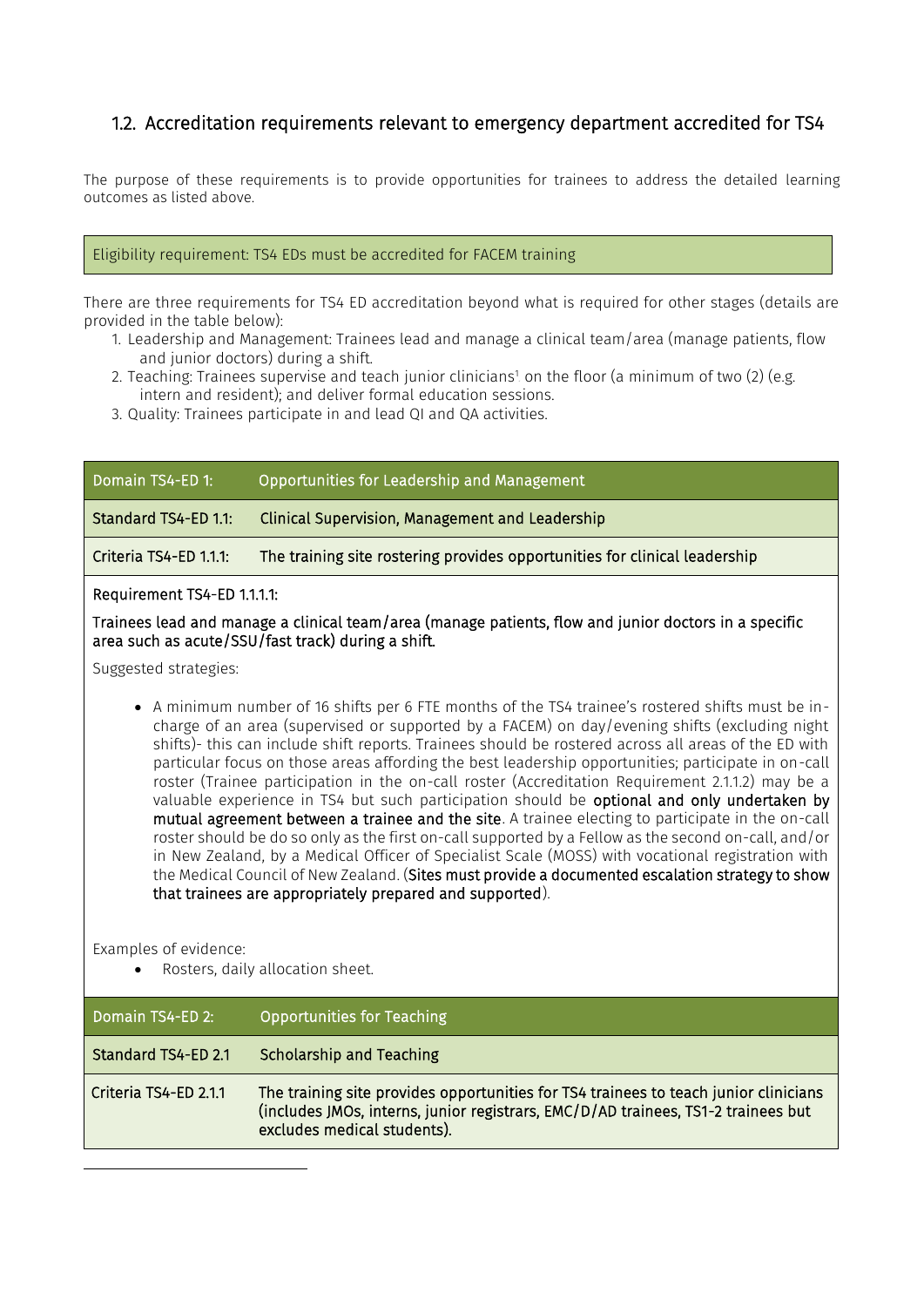#### Requirement TS4-ED 2.1.1.1

#### Trainees deliver some formal education sessions and have the responsibility to supervise and teach (a minimum of two(2)) junior clinicians (includes JMOs, interns, junior registrars, EMC/D/AD trainees, TS1-2 trainees but excludes medical students) while on shift on the floor.

Suggested strategies:

• Include trainees in the teaching roster, ensure adequate clinical cover that enables teaching on the floor.

Examples of evidence:

• Teaching roster, education sessions, e.g. EMET; Primary examination teaching, simulation sessions; intern, resident teaching, nursing in-service, hospital wide teaching.

| Domain TS4-ED 3:               | Opportunities for Quality Improvement Activities        |  |
|--------------------------------|---------------------------------------------------------|--|
| <b>Standard TS4-ED 3.1</b>     | <b>Quality Management</b>                               |  |
| Criteria TS4-ED 3.1.1          | Trainees are involved in quality improvement activities |  |
| <b>Doguiromont TCALED 2111</b> |                                                         |  |

#### Requirement TS4-ED 3.1.1.1

Trainees actively participate in QI and QA activities with opportunities to lead (with FACEM support).

Suggested strategies:

- Manage M&M meeting process, audit, guideline development, rostering, stakeholder communication and quality assurance.
- Examples of evidence: Examples include timetables/rosters for QI and QA activities, evidence of how trainees are supported in QI and QA activities (e.g. CST), examples of proposals and/or activities completed by previous TS4 trainees.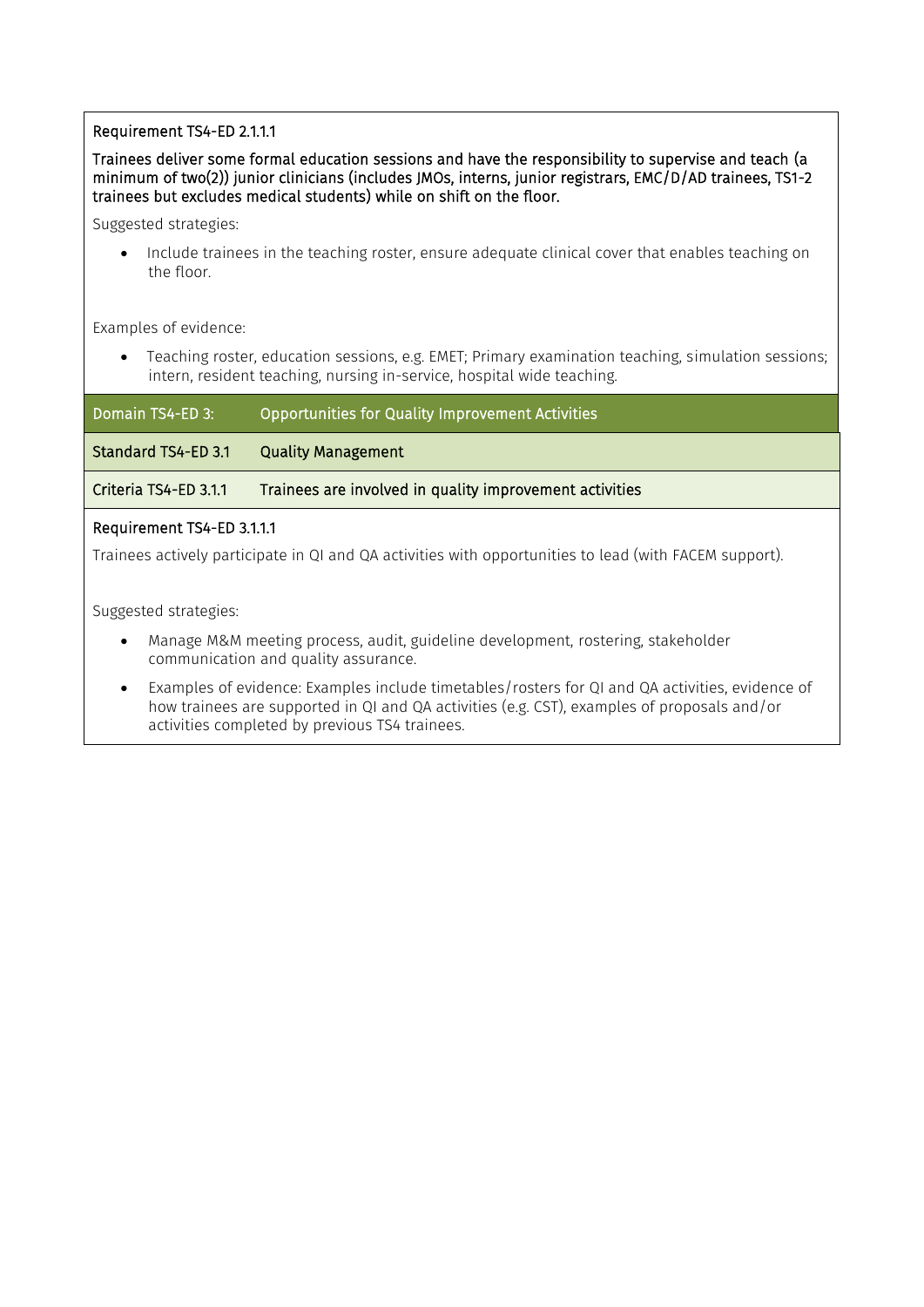## 2. TS4 Non-ED Special Skills Placements

## 2.1. Learning Outcomes relevant to Non-ed special skills placements accredited for ts4

| TS4 Non-ED - Casemix (applicable to clinical placements only)                                                                                                                                                                                                                                                                                                                                                   |  |  |
|-----------------------------------------------------------------------------------------------------------------------------------------------------------------------------------------------------------------------------------------------------------------------------------------------------------------------------------------------------------------------------------------------------------------|--|--|
| FACEM Curriculum Graduate Outcomes:                                                                                                                                                                                                                                                                                                                                                                             |  |  |
| Medical Expertise:                                                                                                                                                                                                                                                                                                                                                                                              |  |  |
| Deliver safe and effective care to all presentations and through all stages of the patient's journey<br>Utilise strategies to prioritise tasks and optimise decision making to deliver the highest quality patient<br>care, often with limited available information.                                                                                                                                           |  |  |
| Prioritisation and Decision Making:                                                                                                                                                                                                                                                                                                                                                                             |  |  |
| Establish optimal rapport, and communicate effectively in complex circumstances, with speed and<br>accuracy, with patients of all ages and cultures, their families/whanau and caregivers, and colleagues<br>of all disciplines.                                                                                                                                                                                |  |  |
| TS4 Learning Outcomes:                                                                                                                                                                                                                                                                                                                                                                                          |  |  |
| Complexity and acuity                                                                                                                                                                                                                                                                                                                                                                                           |  |  |
| Prepare a critically unwell patient for transfer, arrange the transfer and, when required, undertake<br>emergency escort of unstable patients for definitive management. (ME)                                                                                                                                                                                                                                   |  |  |
| Lead resuscitation in any scenario. (T&C)<br>٠                                                                                                                                                                                                                                                                                                                                                                  |  |  |
| Adapt skills to any patient presentation of any complexity (ME)<br>$\bullet$                                                                                                                                                                                                                                                                                                                                    |  |  |
| Adapt communication skills to any patient presentation and apply principles of appropriate and<br>$\bullet$<br>professional communication in difficult interactions with the healthcare team. (Comm)                                                                                                                                                                                                            |  |  |
| Obtain informed consent from patients for complex and high-risk interventions. (PROF)<br>$\bullet$                                                                                                                                                                                                                                                                                                              |  |  |
| Prioritise the assessment and management of a patient with a critically acute presentation. (P&DM)<br>$\bullet$                                                                                                                                                                                                                                                                                                 |  |  |
| Simultaneously assess and manage multiple patients of any age with complex presentations. (P&DM)<br>$\bullet$                                                                                                                                                                                                                                                                                                   |  |  |
| Contribute to the creation of tailored management plans with a focus on complex patients with<br>$\bullet$<br>recurrent presentations, applying additional management strategies when patients are identified with<br>extra vulnerability risk factors. (HA)                                                                                                                                                    |  |  |
| Take responsibility for ceasing resuscitation appropriately in a complex presentation. (HA)                                                                                                                                                                                                                                                                                                                     |  |  |
| Lead the discussion with patients and their family/whanau and/or carers regarding the medical<br>decisions and goals for end of life care. (HA)                                                                                                                                                                                                                                                                 |  |  |
| <b>Cultural Safety</b>                                                                                                                                                                                                                                                                                                                                                                                          |  |  |
| Demonstrate understanding of and integrate considerations of cultural safety for all ethnicities and<br>cultural backgrounds and include Aboriginal and Torres Strait Islander and Maori health workers and<br>family/communities/whanau in patient care where possible and appropriate. (T&C)                                                                                                                  |  |  |
| Communicate with patients of all ethnicities and cultural backgrounds including Aboriginal and Torres<br>$\bullet$<br>Strait Islander and Maori patients and their families/communities/whanau in a culturally safe and<br>appropriate manner. (Comm)                                                                                                                                                           |  |  |
| Challenge individual and systemic forms of discrimination within the ED and health care service. (HA)<br>Support sustained relationship with external organisations to improve the delivery of health care to<br>$\bullet$<br>patients of all ethnic and cultural backgrounds including Aboriginal and Torres Strait Islander Peoples,<br>Maori, refugee, asylum seeker and otherwise vulnerable patients. (HA) |  |  |

### TS4 Non-ED – 1: Leadership and Management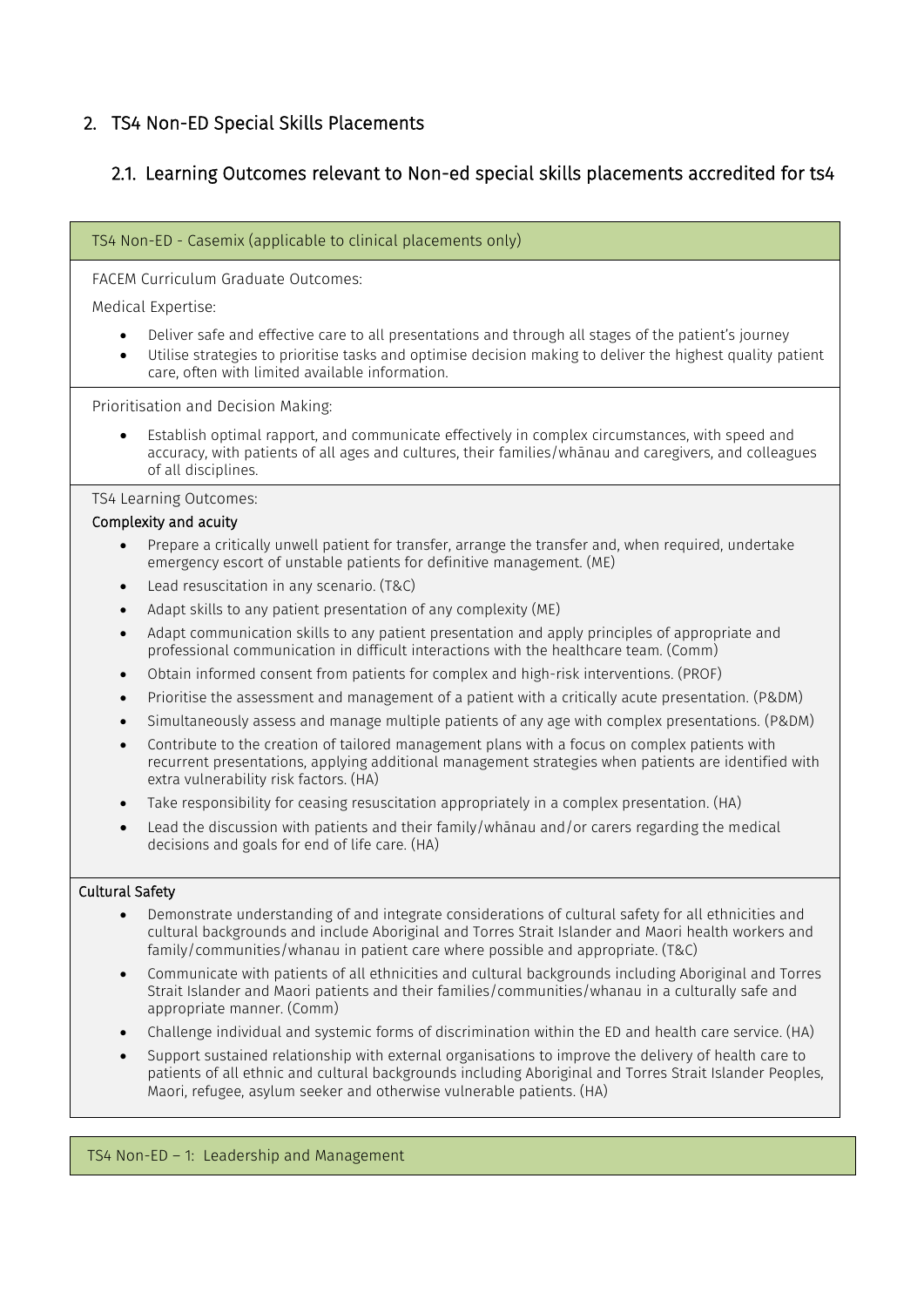#### FACEM Curriculum Graduate Outcomes:

Leadership and Management

• Provide clinical supervision, management and leadership and actively foster a culture of patient safety.

Teamwork and Collaboration

• Effectively manage and participate in an interprofessional team, particularly at times of high stress and medical emergency.

#### Health Advocacy

• Protect and advance the health and well-being of any individual patients, communities and populations.

Professionalism

• Practice ethically and adhere to medicolegal requirements, adopt and role model sound wellbeing practices, and actively commit to and promote the maintenance of professional standards.

#### TS4 Learning Outcomes:

#### Leadership and Management

- Apply modified risk stratification and prioritisation processes. (P&DM)
- Lead a team debrief. (T&C)
- Recognise the need for additional resources to aid in debriefing. (T&C)
- Demonstrate continued situational awareness with increased task loading. (P&DM)
- Encourage doctors to care for self and others. (PROF)
- Promote a zero tolerance for bullying and harassment (PROF)
- Communicate with team members to clarify and move forward from complex ethical dilemmas arising from conflicting professionalism and clinical judgements. (PROF)
- Create responses to media enquiries with the aid of standard organisation communication processes. (L&M)
- Clearly communicate with external agencies involved in public health responses, including police, local health department and other relevant agencies. (L&M)
- Advocate for the provision of appropriate resources for vulnerable patients in the ED, hospital and community. (L&M)
- Advocate for and support the provision of appropriate resources for Indigenous patients in the ED, hospital and community. (L&M)
- Support sustained relationship with external organisations to improve the delivery of health care to Indigenous patients. (L&M)
- Make recommendations based on results obtained for key performance indicators. (L&M)
- Outline the cost of health care to both the consumer and the hospital. (L&M)
- Add elements of a business case when drafting a proposal for change. (L&M)
- Advocate systematically for improved access to health care and the elimination of inequities for patients.  $(1.8M)$
- Respond actively to common public health initiatives that impact on emergency medicine, including pandemics and novel infectious diseases. (L&M)

#### Complaints

- Handle patient complaints effectively, in a timely manner, with empathy and compassion. (L&M)
- Apply principles of complaint management to responses to complaints in a timely manner, including the compilation of case reports in response to an investigation into patient care. (L&M)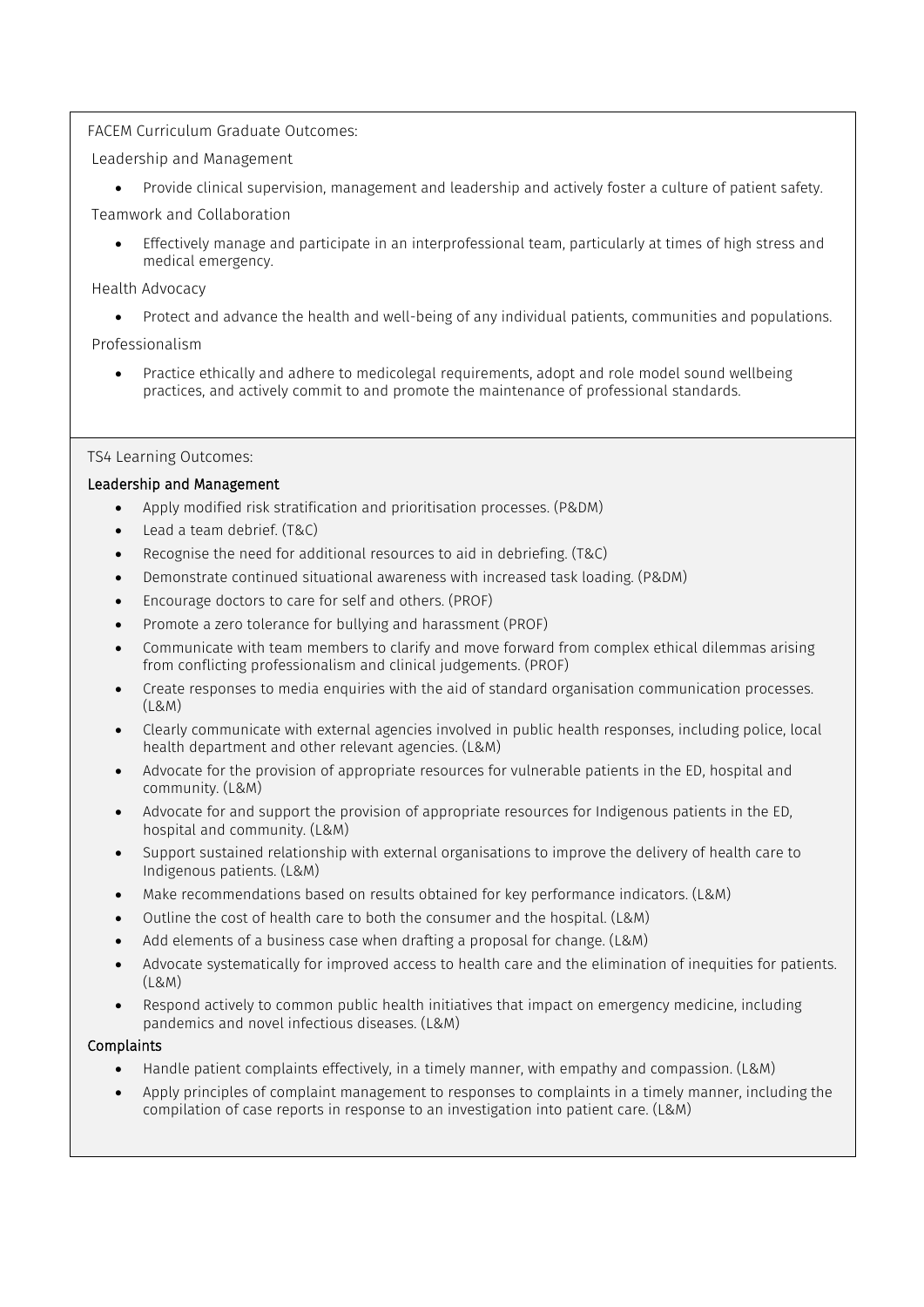#### TS4 Non-ED – 2: Teaching

FACEM Curriculum Graduate Outcomes:

#### Scholarship and Teaching

- Make sound judgements regarding the creation, translation, application and dissemination of medical knowledge.
- Commit to independent advancement and maintenance of own professional skills and knowledge, as well as contributing to the teaching of others.

#### TS4 Learning Outcomes:

#### Supervision of Team Members (including junior clinicians and other members of the health care team but excluding medical students)

- Confirm and enhance admission plans created by more junior team members (where relevant to placement). (ME)
- Provide skills, advice and resources to junior team members in order to overcome communication barriers and minimise risk to patient care. (Comm)
- Review the decisions of others to seek and address situations where either no decision or an incorrect decision has been made. (P&DM, ED only)
- Support team members in routine team leader roles. (T&C)
- Proactively assist team members in the assessment and management of their patients. (L&M)
- Facilitate the resolution of conflict involving staff members in the workplace. (L&M)
- Apply understanding of different types of clinical supervision to the oversight of the work of team members. (L&M)
- Role model appropriate leadership behaviours to team members including ongoing self-reflection, active advocacy against all forms of discrimination and racism, provision of culturally safe care. (L&M)
- Deliver constructive feedback to team members and peers. (S&T)
- Identify and implement strategies to assist junior staff in dealing with challenging workplace situations. (PROF)
- Monitor professional competence and currency of team members. (PROF)
- Promote values of work-life balance to mentees and team members. (PROF)

#### Teaching (as relevant for placement)

- Proactively utilise identified teaching opportunities. (S&T)
- Lead a case presentation and follow-up discussion with fellow clinicians. (S&T)
- Effectively teach procedural skills and the use of equipment. (S&T)
- Integrate simulation aids when delivering teaching as appropriate. (S&T)
- Teach culturally safe care. (S&T)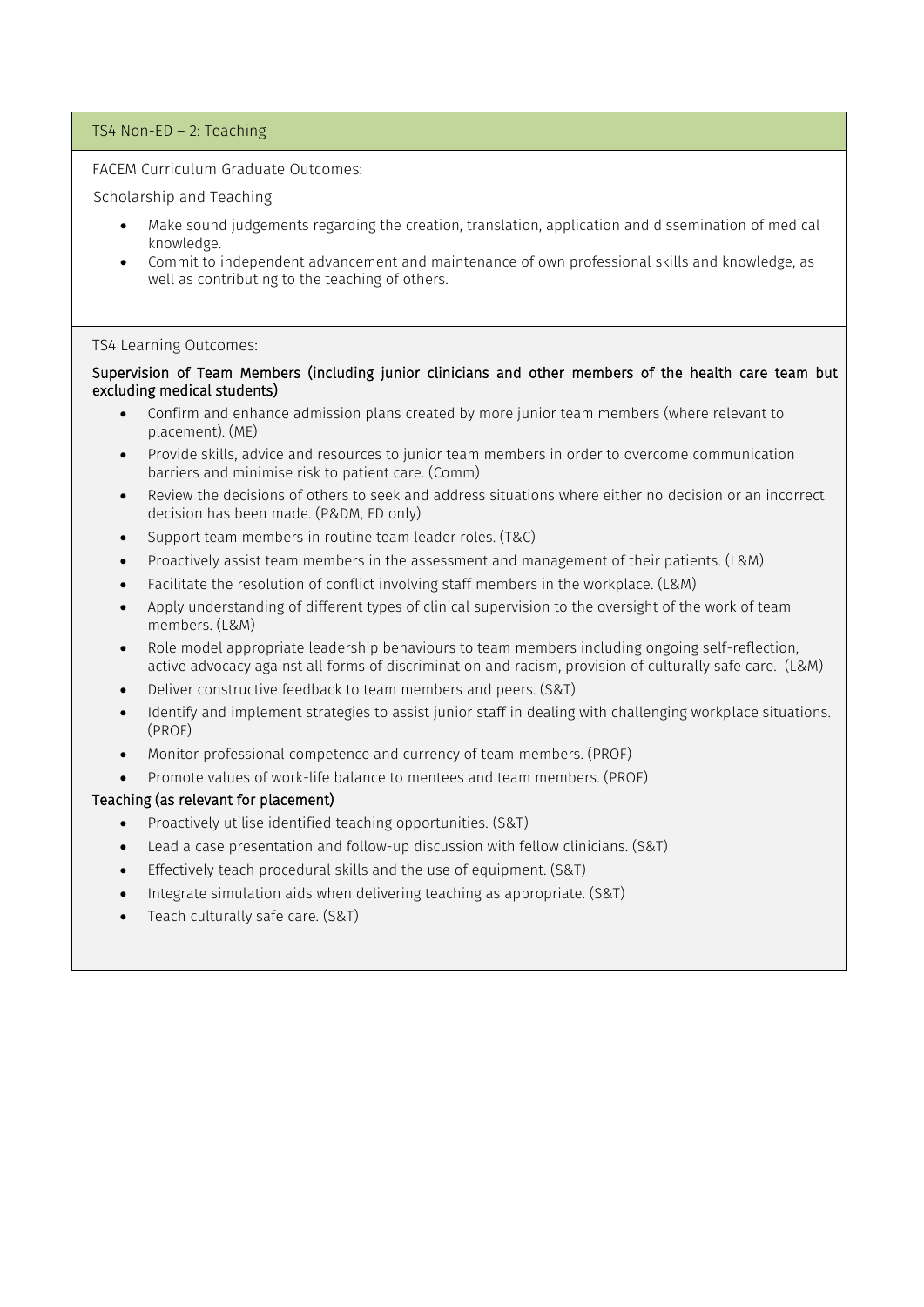#### TS4 Non-ED - 3 Quality Management

FACEM Curriculum Graduate Outcomes:

Leadership and Management

• Participate in quality improvement activities to create a departmental administrative framework to support safe clinical practice.

TS4 Learning Outcomes:

- Apply risk stratification and patient safety principles to the daily clinical operations. (L&M)
- Design clinical audits to measure the impact of ethnicity, gender and age on equity of access to care and health outcomes. (L&M)
- Make recommendations based on an audit analysis. (L&M)
- Manage the process of a departmental morbidity and mortality meeting and its application in the quality cycle (where relevant to placement). (L&M)
- Contribute to the implementation of system changes to improve patient care as a result of an investigation into sentinel patient care event. (L&M)
- Lead a team to collect data for quality assurance, clinical audit and other risk management activities. (L&M)
- Collate, analyse, and present audit data to peers. (L&M)
- Ensure lessons learnt from management of complaints are discussed at team meetings, followed by written reports highlighting concerns and advice to all staff to avoid recurrence of similar incidents. (L&M)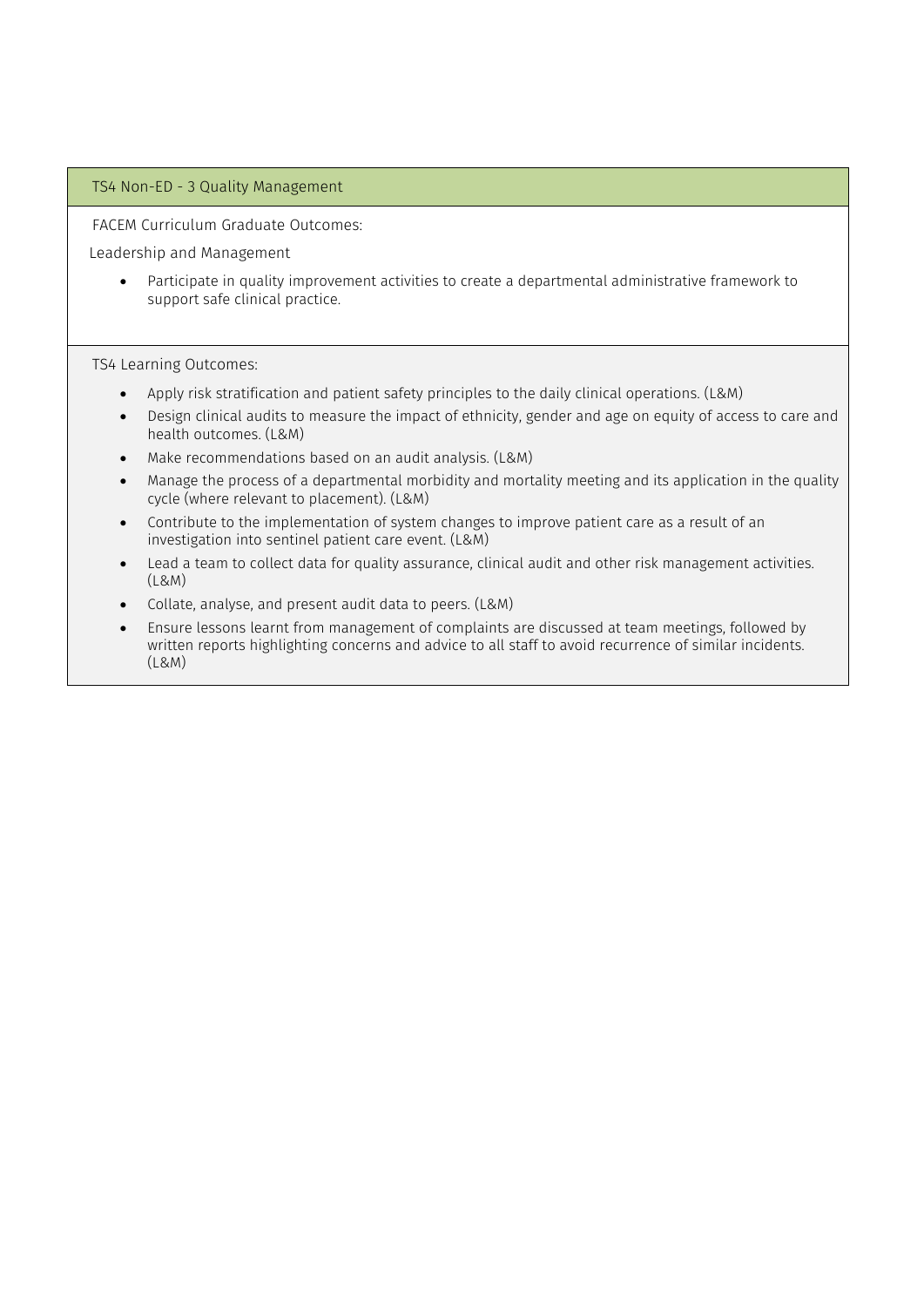### 2.2. accreditation requirements relevant to non-ed special skills placements accredited for TS4

There are three requirements for TS4 Non -ED accreditation beyond what is required for other stages (details are provided in the table below):

- 1. Leadership and Management: Trainees undertake senior leadership roles (at registrar level or above).
- 2. Teaching: Trainees supervise and teach junior clinicians1 on the floor (appropriate numbers where relevant to placement); formal sessions in protected teaching time; other members of the health care team.
- 3. Quality: Trainees participate in and lead QI and QA activities.

| Domain TS4 Non-ED 1: Opportunities for Leadership and Management Skills |                                                                               |  |  |
|-------------------------------------------------------------------------|-------------------------------------------------------------------------------|--|--|
| Standard TS4 Non-ED 1.1:                                                | Governance, Leadership and Management                                         |  |  |
| Criterion TS4 Non-ED 1.1.1                                              | The training site rostering provides opportunities for clinical<br>leadership |  |  |
| Requirement TS4 Non-ED 1.1.1.1                                          |                                                                               |  |  |

#### Trainees undertake senior leadership roles (at registrar level or above)

Suggested strategies (clinical roles):

• Lead ward rounds, lead team, direct contact with on-call consultant, participate in on-call roster\*, independently lead outpatient clinic.

\*Trainee participation in the on-call roster may be a valuable experience in TS4 but such participation should be optional and only undertaken by mutual agreement between a trainee and the site. A trainee electing to participate in the on-call roster should be do so only as the first on-call supported by a consultant as the second on-call. Sites must provide a documented escalation strategy to show that trainees are appropriately prepared and supported.

Examples of evidence:

• Details of leadership opportunities, in-charge day/evening shifts per week/rotation, rosters

## Domain TS4 Non-ED 2: Opportunities for Teaching Standard TS4 Non-ED 2.1: Scholarship and Teaching Criterion TS4 Non-ED 2.1.1 The training site provides opportunities for TS4 trainees to teach junior clinicians (includes JMOs, interns, junior registrars, EMC/D/AD trainees, TS1-2 trainees but excludes medical students) and other members of the health care team as relevant to discipline.